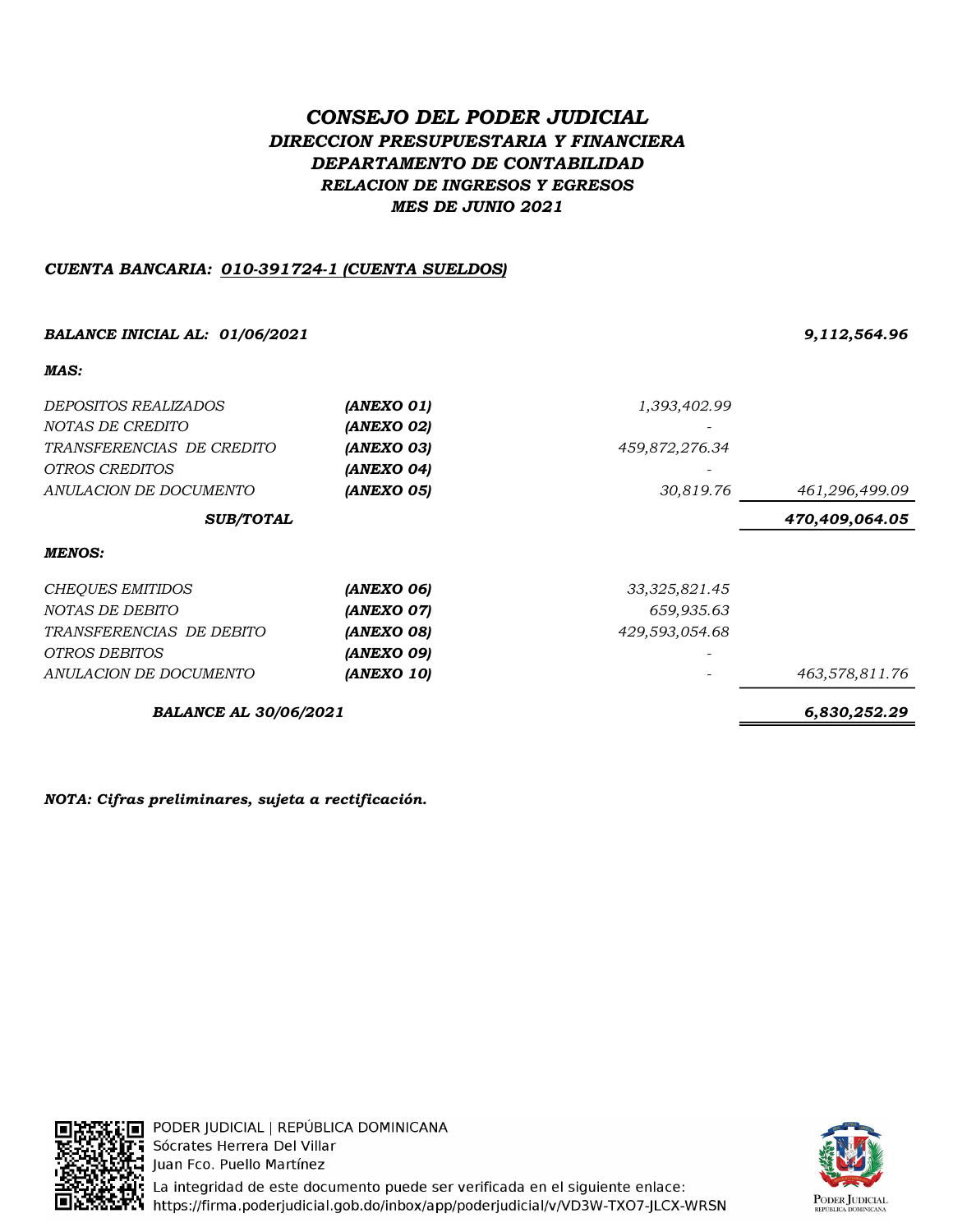# RELACION DE INGRESOS Y EGRESOS CONSEJO DEL PODER JUDICIAL DIRECCION PRESUPUESTARIA Y FINANCIERA DEPARTAMENTO DE CONTABILIDAD MES DE JUNIO 2021

ANEXO 01

# RELACION DEPOSITOS REALIZADOS MES DE JUNIO 2021

| <b>FECHA</b>      | NUM. | <b>DESCRIPCION</b>                                              | <b>VALOR RD\$</b> |
|-------------------|------|-----------------------------------------------------------------|-------------------|
| <i>02/06/2021</i> | 674  | GASTOS DE COMBUSTIBLES A EMPLS. SALIENTES                       | 84,379.66         |
| 08/06/2021        | 675  | DESC. DIAS NO LABORADOS A EMPLEADOS SALIENTES                   | 132,993.26        |
| <i>08/06/2021</i> | 676  | GTOS. ALIMENTICIOS Y BENEFICIOS A EX-EMPLS. DE LA INSTITUCION   | 187,592.59        |
| 15/06/2021        | 677  | GASTOS ALIMENTICIOS A VARIOS EX-EMPLS. DE ESTA INST.            | 61,790.41         |
| <i>22/06/2021</i> | 678  | BONO VACACIONAL Y DIETA A EMPLS. SALIENTES                      | 94,782.59         |
| 22/06/2021        | 679  | DEVOLUCION SALARIO DEPOSITADO MES DE JUNIO 2021                 | 84,551.00         |
| 23/06/2021        | 680  | COMBUSTIBLE, GTOS. DE REPRESENTACION A EMPLS. DE LA INSTITUCION | 739,625.94        |
| 24/06/2021        | 681  | GTOS. DE COMBUSTIBLE A EMPLEADOS                                | 7,687.54          |
|                   |      | TOTAL RD\$                                                      | 1,393,402.99      |

#### ANEXO 02

# RELACION NOTAS DE CREDITO MES DE JUNIO 2021

| <b>FECHA</b> | NUM. | <b>DESCRIPCION</b> |
|--------------|------|--------------------|
|              |      |                    |

#### TOTAL RD\$

- 1990 - 1990 - 1990 - 1990 - 1990 - 1990 - 1990 - 1990 - 1990 - 1990 - 1990 - 1990 - 1990 - 1990 - 1990 - 199

VALOR RD\$

0.00

# ANEXO 03

# RELACION TRANSFERENCIA DE CREDITO MES DE JUNIO 2021

| <b>FECHA</b>      | NUM. | <b>DESCRIPCION</b>                                    | VALOR RD\$     |
|-------------------|------|-------------------------------------------------------|----------------|
| 21/06/2021        | 249  | TRASF. DE FONDOS DE LA CTA. OPERAC. A LA CTA. SUELDOS | 459,787,725.97 |
| <i>22/06/2021</i> | 250  | TRANSFERENCIA POR DEVOLUCION SALARIO MES DE JUNIO     | 84,550.37      |
|                   |      | TOTAL RD\$                                            | 459,872,276.34 |

# ANEXO 04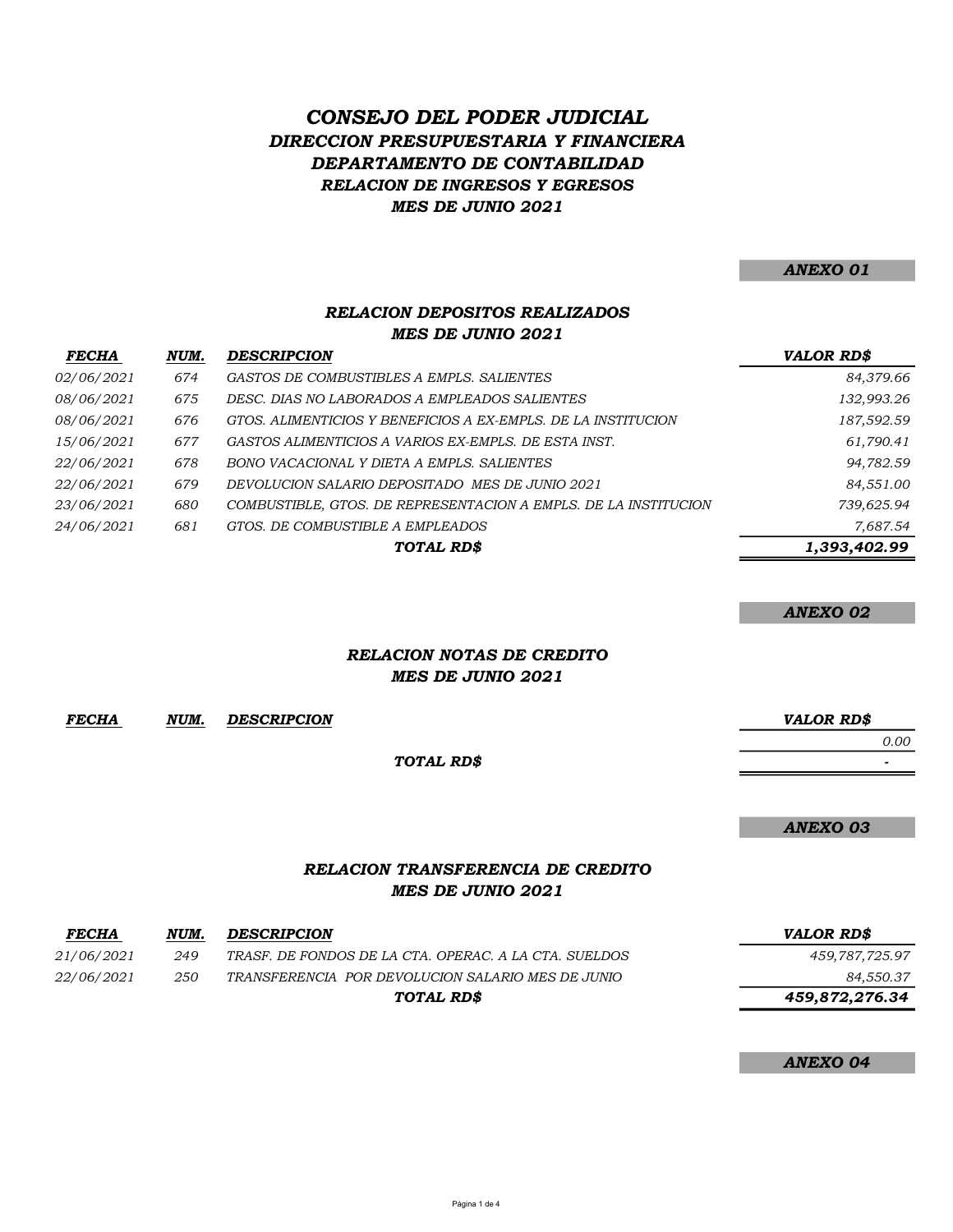## RELACION OTROS CREDITOS MES DE JUNIO 2021

FECHA NUM. VALOR RD\$ DESCRIPCION

TOTAL RD\$

ANEXO 05

# RELACION ANULACION DE DOCUMENTO MES DE JUNIO 2021

| <b>FECHA</b> | NUM. | <b>DESCRIPCION</b>                     | VALOR RD\$ |
|--------------|------|----------------------------------------|------------|
| 30/06/2021   | 218  | DOCUMENTO QUE ANULA AL DOC: CHO 126866 | 6,141.00   |
| 30/06/2021   | 219  | DOCUMENTO QUE ANULA AL DOC: CHO 126868 | 675.00     |
| 30/06/2021   | 220  | DOCUMENTO QUE ANULA AL DOC: CHO 126869 | 346.50     |
| 30/06/2021   | 221  | DOCUMENTO QUE ANULA AL DOC: CHO 126870 | 2,910.60   |
| 30/06/2021   | 222  | DOCUMENTO QUE ANULA AL DOC: CHO 126872 | 13,840.66  |
| 30/06/2021   | 223  | DOCUMENTO QUE ANULA AL DOC: CHO 126887 | 6,141.00   |
| 30/06/2021   | 224  | DOCUMENTO QUE ANULA AL DOC: CHO 126867 | 765.00     |
|              |      | TOTAL RD\$                             | 30,819.76  |

ANEXO 06

# RELACION DE CHEQUES EMITIDOS MES DE JUNIO 2021

| <b>FECHA</b>      | NUM.   | <b>BENEFICIARIO</b>                                                     | VALOR RD\$ |
|-------------------|--------|-------------------------------------------------------------------------|------------|
| 02/06/2021        | 127054 | PRESTAMO LABORADOS A EMPLEADO SALIENTES SEGUN AUTORIZACION NO.          | 99,394.36  |
| 02/06/2021        | 127055 | DIAS NO LABORADOS A EMPLEADO SALIENTES SEGUN AUTORIZACION NO. 129       | 132,993.26 |
| <i>04/06/2021</i> | 127056 | SUELDO Y BENEFICIO, SEGUN AUTORIZACION NO. 129967, APN-137-05 -2021,    | 25.00      |
| 04/06/2021        | 127058 | AHORRO A SULDO Y BENEFICIO, SEGUN AUTORIZACION NO. 129967, APN-137      | 3,627.00   |
| <i>04/06/2021</i> | 127059 | SUELDO Y BENEFICIO, SEGUN AUTORIZACION NO. 129967, APN-137-05-2021,     | 4,701.31   |
| 11/06/2021        | 127060 | PAGO LEY 82, POR DESC. A, EMPLEADOS SEGUN AUTORIZACION NO. 130026,      | 725.00     |
| 11/06/2021        | 127061 | APORTE AL FONDO DE PENSIONES POR DESC. A, EMPLEADOS SEGUN AUTOL         | 21,056.34  |
| 15/06/2021        | 127062 | EMPLS. SALIENTES SEGUN AUT. 130028, APN-146-06-2021, TRASF 1724 D/F 15  | 85,606.66  |
| 15/06/2021        | 127063 | DIAS NO LAB. A EMPLEADO SALIENTES SEGUN AUT. 130028, APN-146-06-2021,   | 7,007.45   |
| 15/06/2021        | 127064 | SEGURO MED. A EMPLEADO SALIENTES SEGUN AUT. 130028, APN-146-06-202      | 2,100.00   |
| 15/06/2021        | 127065 | PRESTAMO A EMPLEADOS SALIENTES SEGUN AUT. 130028, APN-146-06-2021,      | 15,762.40  |
| 15/06/2021        | 127066 | PRESTAMO LABORADOS A EMPLEADO SALIENTES SEGUN 130034, APN-149-20        | 15,282.53  |
| 15/06/2021        | 127067 | DIAS NO LABORADOS A EMPLEADO SALIENTES SEGUN130034, APN-149-2021,       | 25,258.81  |
| 15/06/2021        | 127068 | SEG. MED. SEGUN 130034, APN-149-2021, TRASF. 1725 D/F15/06/2021         | 5,520.00   |
| 16/06/2021        | 127069 | BONO VAC. A EMPL. SAL. SEGUN AUT. NO. 130027, APN-145-2021, TRASF. 1726 | 2,020.00   |
| 16/06/2021        | 127070 | PRESTAMO A EMPLEADO SALIENTES SEGUN 130027, APN-145-2021, TRASF. 1:     | 30,928.92  |
| 16/06/2021        | 127071 | DIAS NO LABORADOS A EMPLEADO SALIENTES SEGUN 130027, APN-145-2021.      | 52,395.54  |
| 16/06/2021        | 127072 | EMPLS. SALIENTES SEGUN AUT. 130027, APN-145-2021, TRASF. 1726, D/F16/(  | 850.00     |

- 1990 - 1990 - 1990 - 1990 - 1990 - 1990 - 1990 - 1990 - 1990 - 1990 - 1990 - 1990 - 1990 - 1990 - 1990 - 19<br>1991 - 1990 - 1990 - 1990 - 1990 - 1990 - 1990 - 1990 - 1990 - 1990 - 1990 - 1990 - 1990 - 1990 - 1990 - 1990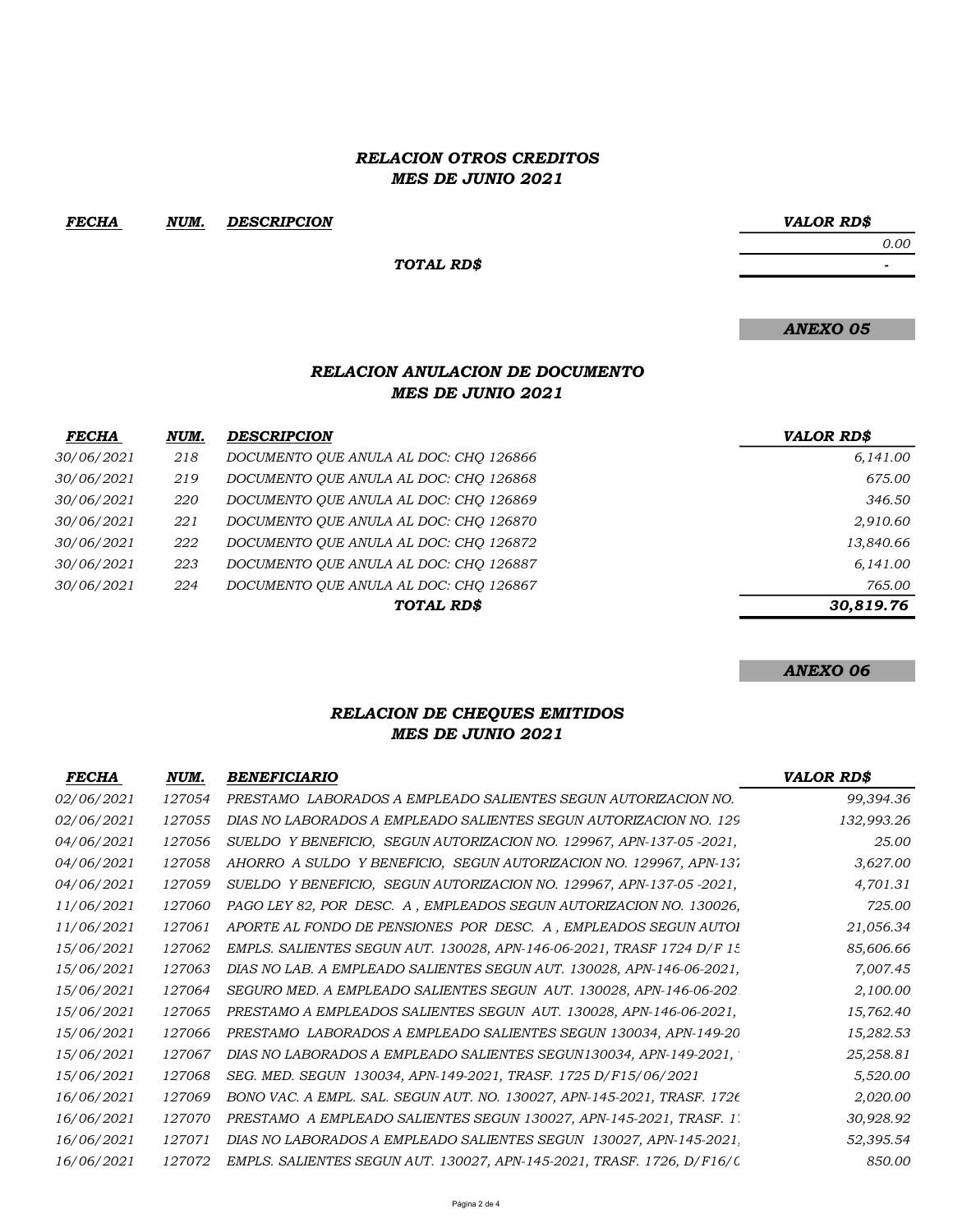|                          | TOTAL RD\$       |                                                                                                                                  | 33, 325, 821.45        |
|--------------------------|------------------|----------------------------------------------------------------------------------------------------------------------------------|------------------------|
| 30/06/2021               | 127096           | COLECTOR DE IMPUESTOS INTERNOS                                                                                                   | 32,010,188.20          |
| 30/06/2021               | 127095           | PLAN DE RET. NOMINA ELECT POST CIERRE JUNIO 2021, SEGUN AUTORIZACIO                                                              | 18,898.56              |
| 30/06/2021               | 127094           | NOMINA ELECT. POST CIERRE JUNIO 2021, SEGUN AUTORIZACION NO130192,                                                               | 400.00                 |
| 24/06/2021               | 127093           | AHORRO Y PRESTAMO SEGUN AUT. 130133, TRASF. NO. 1750 D/F24/06/202.                                                               | 9,592.99               |
| 24/06/2021               | 127092           | PAGO SEGUN AUT. 130133, TRASF. NO. 1750 D/F24/06/2021, APN-161-06-202.                                                           | 2,100.00               |
| 24/06/2021               | 127091           | PAGO AUT. 130133, TRASF. NO. 1750 D/F24/06/2021, APN-161-06-2021                                                                 | 1,629.80               |
| 24/06/2021               | 127090           | PAGO AUT. 130133, TRASF. NO. 1750 D/F24/06/2021, APN-161-06-2021                                                                 | 25.00                  |
| 23/06/2021               | 127089           | AHORRO Y PRESTAMO A EMPLEADO SEGUN AUT. 130134, APN-162-06-2021, TH                                                              | 3,733.42               |
| 23/06/2021               | 127088           | EMPLEADO SEGUN AUT. 130134, APN-162-06-2021, TRASFERENCIA 1749 DE FI                                                             | 590.40                 |
| 23/06/2021               | 127087           | EMPLEADO SEGUN AUT. 130134, APN-162-06-2021, TRASFERENCIA 1749 DE FI                                                             | 25.00                  |
| 22/06/2021               | 127086           | PERSONAL EN TRAMITE DE PENSION POR HACIENDA, CORRESPONDIENTE AL M                                                                | 8,000.00               |
| 22/06/2021               | 127085           | PERSONAL EN TRAMITE DE PENSION POR HACIENDA, CORRESPONDIENTE AL M                                                                | 8,000.00               |
| 22/06/2021               | 127084           | PERSONAL EN TRAMITE DE PENSION POR HACIENDA, CORRESPONDIENTE AL M                                                                | 8,000.00               |
| 21/06/2021               | 127083           | MILITARES POR DIAS NO LABORADOS AÑO ANTERIOR CORRESP. A LA NOMIN                                                                 | 2,637.50               |
| 21/06/2021               | 127082           | DESCUENTOS CUOTAS LIGA DE SOFBALL A MILITARES CORRESP. A LA NOM. E                                                               | 50.00                  |
| 21/06/2021               | 127081           | MILITARES CORRESP. A LA NOMINA ELECTRONICA DEL MES DE JUNIO 2021                                                                 | 862.50                 |
| 21/06/2021               | 127080           | DESCUENTO REAJUSTE SALARIAL CORRESP. A LA NOM. ELECT. MILITARES JU.                                                              | 34,941.67              |
| 21/06/2021               | 127079           | EMPL. POR SUPLENCIA CORRESP. A LA NOMINA ELECTRONICA MES DE JUNIO                                                                | 137,269.21             |
| 21/06/2021<br>21/06/2021 | 127077<br>127078 | EMPL. CORRESP. A LA NOMINA ELECTRONICA DEL MES DE JUNIO 2021<br>EMPL. POR DIAS NO LABORADOS CORRESP. A LA NOMINA ELECTRONICA DEL | 2,584.00<br>559,331.06 |
| 21/06/2021               | 127076           | DESCUENTO REAJUSTE SALARIAL CORRESP. A LA NOM. ELECT. JUNIO 2021                                                                 | 2,000.00               |
| 21/06/2021               | 127075           | DESCUENTOS CUOTAS LIGA DE SOFBALL A EMPLEADOS CORRESP. A LA NOM.                                                                 | 8,000.00               |
| 16/06/2021               | 127074           | PRESTAMO A EMPLS. SALIENTES SEGUN AUT. 130027, APN-145-2021, TRASF.                                                              | 1,374.23               |
| 16/06/2021               | 127073           | DIETA SEGUN AUT. NO.130027, APN-145-2021, TRASF. 1726, D/F16/06/2021                                                             | 333.33                 |
|                          |                  |                                                                                                                                  |                        |

ANEXO 07

# RELACION NOTAS DE DEBITO MES DE JUNIO 2021

| <u>FECHA</u> | NUM. | <b>DESCRIPCION</b>                      | VALOR RD\$ |
|--------------|------|-----------------------------------------|------------|
| 30/06/2021   | 307  | CARGO POR COMISION MANEJO DE CUENTA     | 175.00     |
| 30/06/2021   | 308  | CARGO POR COMISION DE LA DGII DEL 0.15% | 659,760.63 |
|              |      | TOTAL RD\$                              | 659,935.63 |

# ANEXO 08

# RELACION DE TRANSFERENCIAS DEBITO MES DE JUNIO 2021

| <b>FECHA</b>      | NUM. | <b>DESCRIPCION</b>                                                | <b>VALOR RD\$</b> |
|-------------------|------|-------------------------------------------------------------------|-------------------|
| 01/06/2021        | 1716 | SUELDO CORRESPONDIENTE AL MES DE MAYO/2021.                       | 22,800.00         |
| <i>02/06/2021</i> | 1717 | BONO VACACIONAL Y REGALIA PASCUAL A EMPLEADOS SALIENTES, CORRESP  | 83,226.24         |
| 04/06/2021        | 1718 | SUELDO Y BENEFICIOS, CORRESPONDIENTE AL MES DE MAYO 2021.         | 113,544.65        |
| <i>07/06/2021</i> | 1719 | BENEFICIOS CORRESPONDIENTE AL MES DE MAYO 2021.                   | 266,666.67        |
| 11/06/2021        | 1720 | BONO POR ANTIGUEDAD EN EL SERVICIO, CORRESPONDIENTE AL MES DE ABR | 2,490,863.22      |
| 11/06/2021        | 1721 | BENEFICIOS CORRESPONDIENTE AL MES DE MAYO 2021.                   | 25,792.00         |
| 11/06/2021        | 1722 | NOTIFICACIONES DE ALGUACILES DE ESTRADOS, CORRESPONDIENTES AL ME. | 2,100.00          |
| 11/06/2021        | 1723 | SUELDOS CORRESPONDIENTE AL MES DE MAYO 2021.                      | 1,997,447.11      |